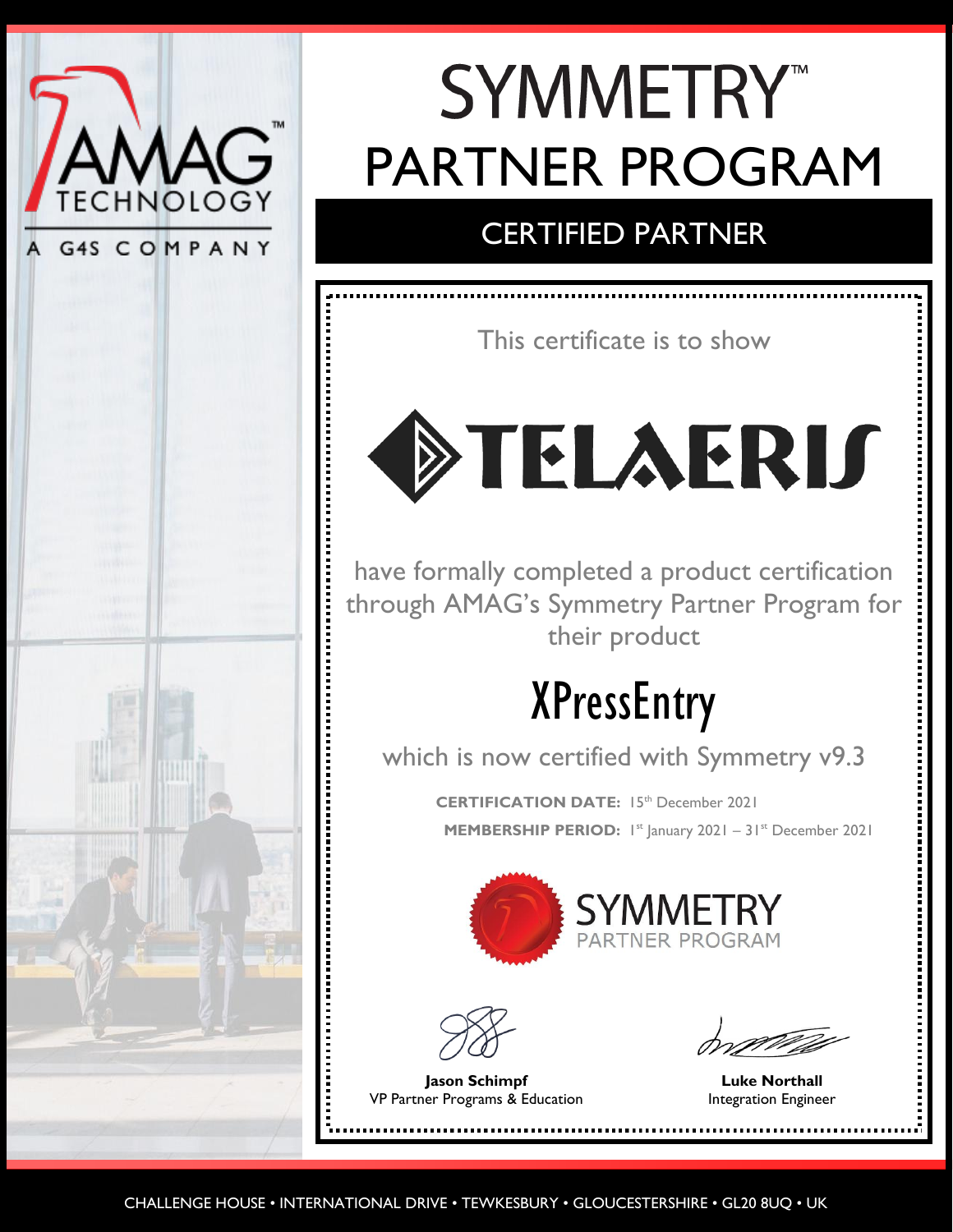**XPRESSENTRY [WWW.TELAERIS.COM](http://www.telaeris.com/)**

This technical certificate details the supported features, unsupported features and known issues of this integration. Any known issues have been deemed as non-impacting for this certification.

The installation and configuration of this integration are detailed in the documentation provided by Telaeris.

| <b>PRODUCT VERSION:</b>                      | 3.2.6028                              |                                                                | <b>SYMMETRY EDITION</b>               |
|----------------------------------------------|---------------------------------------|----------------------------------------------------------------|---------------------------------------|
| <b>PLUGIN VERSION:</b>                       | N/A                                   | STANDARD                                                       | <b>HOMELAND SECURITY</b><br>V         |
| <b>FIRMWARE VERSION:</b>                     | Android 7 & Android 10                |                                                                |                                       |
| <b>SYMMETRY VERSION:</b>                     | 9.3.58                                |                                                                | <b>INTEGRATION METHOD / APIS USED</b> |
| <b>INTEGRATION TYPE:</b>                     | Mobile                                | <b>X</b> ADVANCED REPORTING                                    | <b>DATA CONNECT</b>                   |
| <b>ADDITIONAL</b><br><b>VERSIONS:</b>        | N/A                                   | <b>X</b> BIOMETRIC CAPTURE BUTTON                              | <b>X</b> ID SCAN INTERFACE            |
|                                              |                                       | <b>X</b> BUILT-IN SUPPORT                                      | <b>X</b> VIDEO SDK                    |
| <b>REQUIRED</b><br><b>SYMMETRY LICENSES:</b> | Data Connect Module<br>Reader License | <b>DATABASE VIEWS</b>                                          | <b>X</b> XML OPEN INTEGRATION*        |
|                                              |                                       | * MAY ALSO REQUIRE DATA CONNECT IF USING SYMMETRY PROFESSIONAL |                                       |

#### **INTEGRATION OVERVIEW**

XPressEntry enables the Telaeris handheld device to integrate with Symmetry. Unlike conventional door readers, which are directly connected to the node, the Telaeris readers are portable and are carried by the user guarding the door.

#### **SUPPORTED FEATURES**

The XPressEntry application extracts data from Symmetry such as cardholders, companies and access rights. The extracted data is then stored on both the local XPressEntry database and the database on the reader. This is because the portable reader will be used in situations where it may not have a direct connection to Symmetry, so a copy of the cardholders and access rights has to be stored on the reader itself to allow the guard to authenticate cardholders without connecting to the main Symmetry server.

As the integration makes a copy of the access rights in the system, a user can gain access at one of the portable readers without requiring a connection to the Symmetry server. When a card with valid access is scanned by the reader, it will check the card against the access rights stored in the internal database and display the outcome on the screen of the reader. The guard operating the reader will then allow or deny access based on the result.

The integration supports several Symmetry Homeland Edition card formats. Not all formats have been tested by AMAG so for format specific support please refer to the documentation provided by Telaeris.

#### **FEATURE LIST**

| ✓ | <b>ACCESS CODE ACCESS RIGHTS</b>      |
|---|---------------------------------------|
| √ | <b>CARDHOLDER ACCESS</b>              |
| ✓ | MULTIPLE CARDS PER CARDHOLDER         |
| ✓ | <b>MULTIPLE COMPANIES</b>             |
| ✓ | <b>MUSTERING</b>                      |
| ✓ | NEEDS CONNECTION TO SERVER FOR ACCESS |
| ✓ | <b>READER ACCESS RIGHTS</b>           |
| ✓ | <b>READER GROUP ACCESS RIGHTS</b>     |
| ✓ | <b>VISITOR ACCESS</b>                 |
| ✔ | <b>WI-FI CONNECTION</b>               |